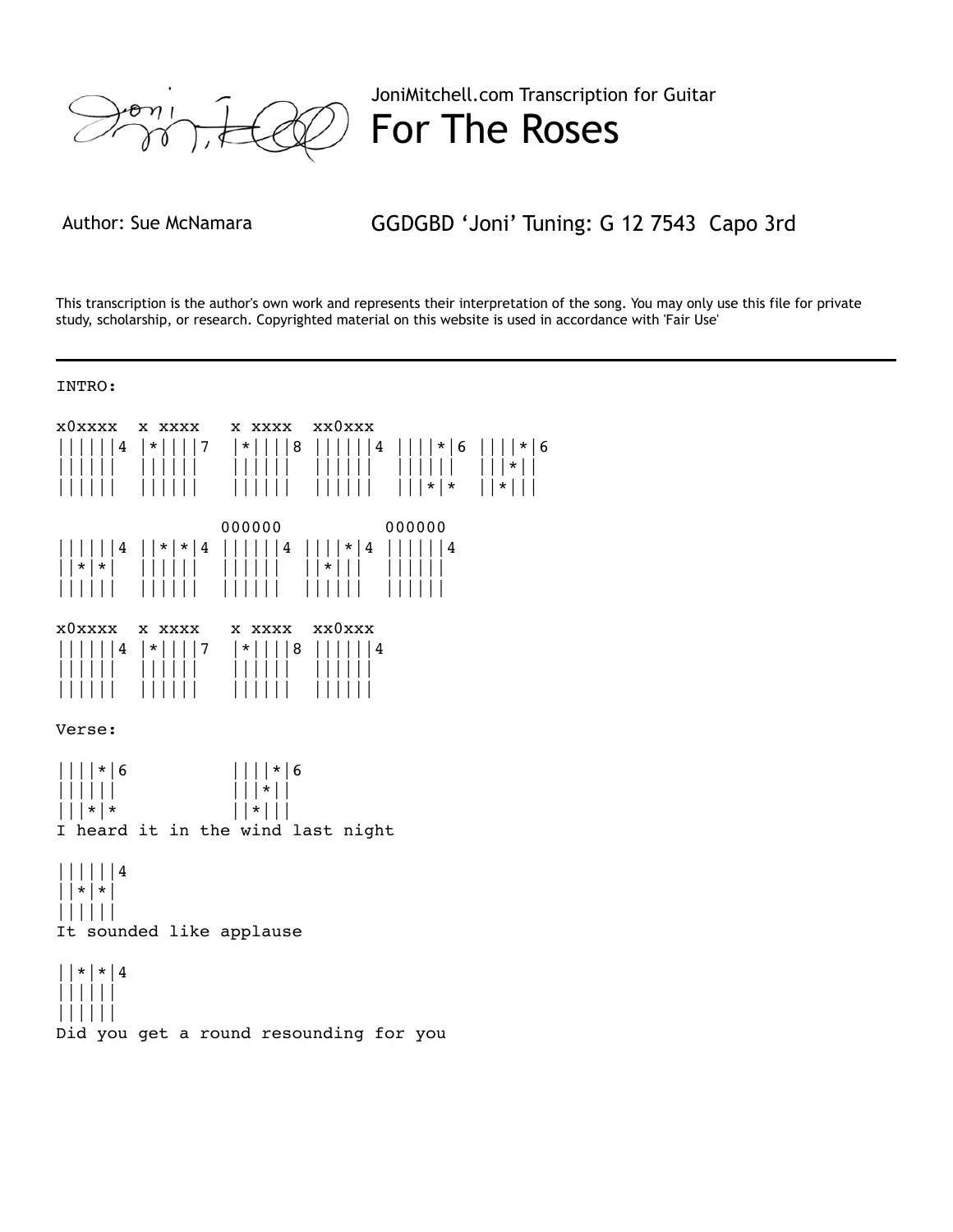000000 000000 ||||||4 ||||\*|4 ||||||4 |||||| ||\*||| |||||| |||||| |||||| |||||| Way up here? x0xxxx x xxxx x xxxx xx0xxx ||||||4 |\*||||7 |\*||||8 ||||||4 |||||| |||||| |||||| |||||| |||||| |||||| |||||| |||||| ||||\*|6 ||||\*|6 |||||| |||\*||  $|||*|*$   $|||*|||$ It seems like many dim years ago ||||||4 ||\*|\*| |||||| Since I heard that face to face ||\*|\*|4 |||||| |||||| Or seen you face to face 000000 000000 ||||||4 ||||\*|4 ||||||4 |||||| ||\*||| |||||| |||||| |||||| |||||| Though tonight I can feel you here 000000 x0xxxx x0xxxx x0xxxx xx0xxx ||||\*|4 ||||||4 ||||||4 |\*||||6 |\*||||8 ||||||4 ||\*||| |||||| |||||| |||||| |||||| |||||| |||||| |||||| |||||| |||||| |||||| |||||| ||||\*|4 |||||| |||\*|\* I get these notes ||||\*|6 |||||| |||\*|\* On butterflies and lilac sprays 000000  $||| |||| || 4$   $|| || || \cdot || 4$  |||||| |\*\*||| |||||| |||||| From girls who just have to tell me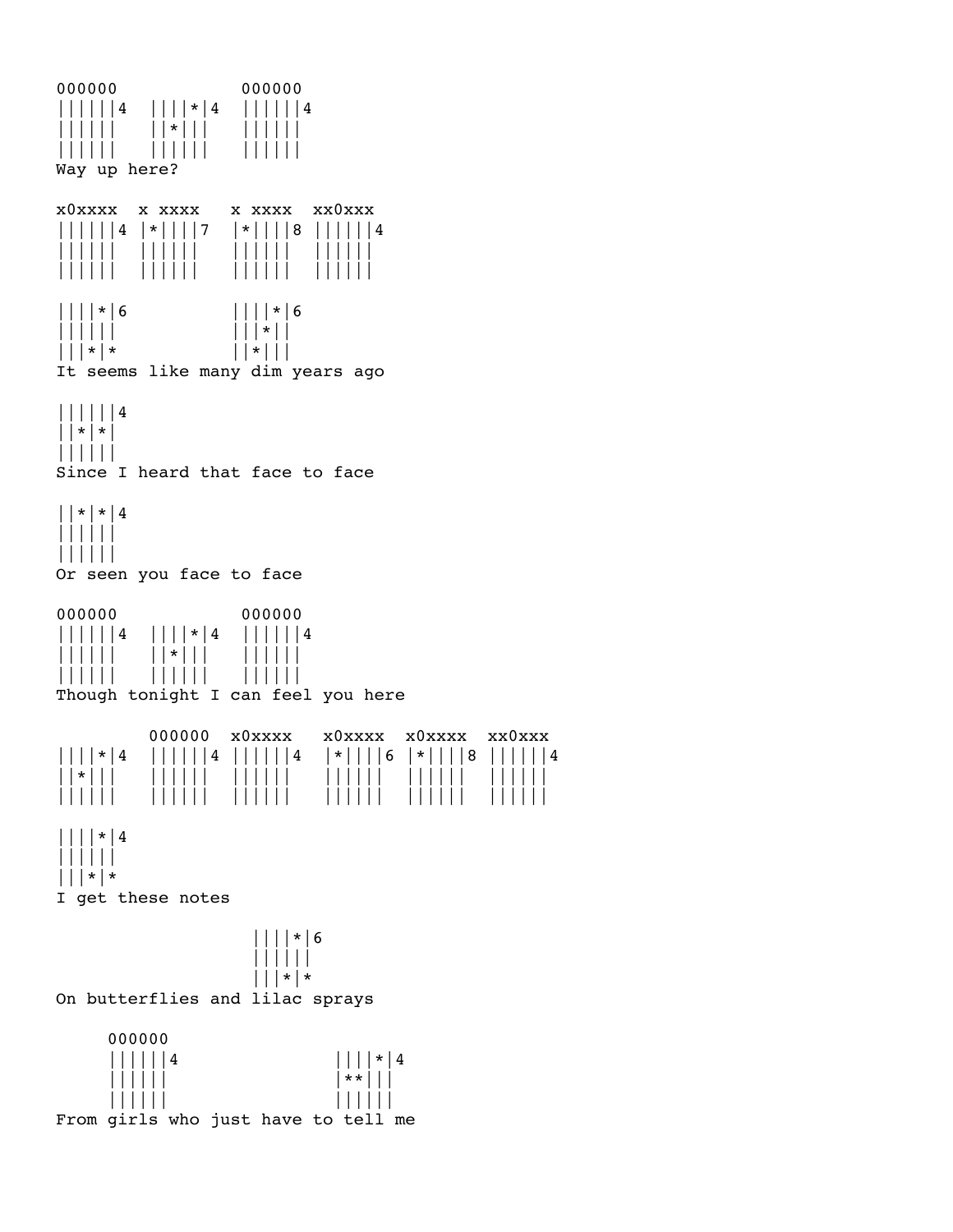## ||||\*|4 ||||||4 ||||\*|4 ||||||4 |||\*|| |||||| |||\*|| |||||| ||\*||| ||\*||| ||\*||| ||\*||| They saw you somewhere

| $\left  \left  \right  \right  \left  * \right $ $\left  4 \right $ | $\left  \left  \right  \right  \left  \right  \left  4 \right $ | $     * 4      4$                     |          |
|---------------------------------------------------------------------|-----------------------------------------------------------------|---------------------------------------|----------|
| $\vert \vert \vert * \vert \vert$                                   | $\frac{1}{2}$                                                   | $\vert\vert\vert\vert$ * $\vert\vert$ |          |
| $  *   $                                                            | $  \cdot   $                                                    | $  *   $                              | $  *   $ |

REPEAT INTRO BEFORE EACH VERSE:

In some office sits a poet And he trembles as he sings And he asks some guy To circulate his soul around On your mark red ribbon runner The caressing rev of motors Finely tuned like fancy women In thirties evening gowns Up the charts Off to the airport-Your name's in the news Everything's first class-The lights go down-And it's just you up there Getting them to feel like that

Remember the days when you used to sit And make up your tunes for love And pour your simple sorrow To the sound hole and your knee And now you're seen On giant screens And at parties for the press And for people who have slices of you From the company They toss around your latest golden egg Speculation-well, who's to know If the next one in the nest Will glitter for them so

I guess I seem ungrateful With my teeth sunk in the hand That brings me things I really can't give up just yet Now I sit up here The critic! And they introduce some band But they seem so much confetti Looking at them on my TV set Oh the power and the glory Just when you're getting a taste for worship They start bringing out the hammers